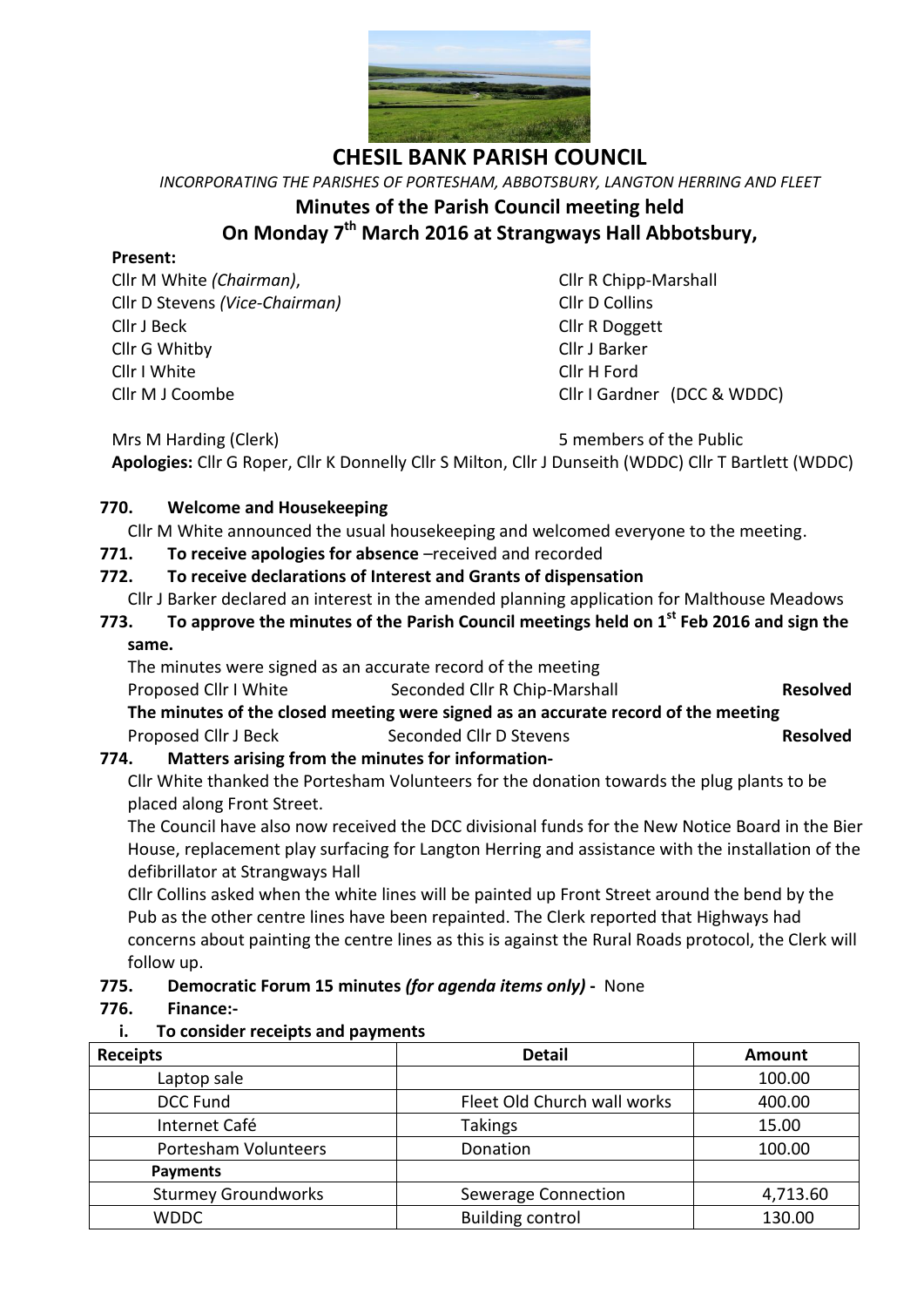*INCORPORATING THE PARISHES OF PORTESHAM, ABBOTSBURY, LANGTON HERRING AND FLEET*

| Mrs M Harding                                      | Salary/Exp                   | 633.04 |
|----------------------------------------------------|------------------------------|--------|
| <b>HMRC</b>                                        | <b>PAYE</b>                  | 7.00   |
| <b>DAPTC</b>                                       | Good Cllr Guide              | 12.50  |
| G Whitby                                           | Plants                       | 100.00 |
| I Pritchard                                        | <b>Langton Herring Grass</b> | 223.75 |
| <b>Strangways Hall</b>                             | Hall Hire                    | 10.00  |
| M Jolliffe                                         | Cemetery/Churchyard Grass    | 500.00 |
| W Vincent                                          | <b>Abbotsbury Grass</b>      | 189.00 |
| G James                                            | Portesham / Fleet Grass      | 458.32 |
| Portesham VH                                       | Internet Café                | 24.00  |
| <b>Strangways Hall</b>                             | Defib donation               | 200.00 |
| Bank Balances as at end of February 2016 £36630.10 |                              |        |

Proposed Cllr R Doggett Seconded Cllr D Stevens **Resolved** 

#### **777. Working Group reports:-**

#### **Emergency Planning**-

Cllr Janice Beck reported that the training kit has arrived but the defib and cabinet hasn't yet and she has had difficulty contacted the BHF, the funding has now ceased for new applications as reported by Cllr Doggett as the scheme has been very popular, new funding will open again in April but any new applications will now cost £400 and the purchase of a cabinet.

### **Recreation**:

The Clerk reported on the works to the recreation ground sewerage and water installation which is nearing completion, Wessex Water are due to attend the site on  $14<sup>th</sup>$  March to complete the works. The Clerk explained that whilst on site the contractor has cleared some of the brambles from around the existing pavilion and cleared the ditch to assist with drainage of the area. This has resulted in rubbish being uncovered and some fly tipping which requires a skip to remove, the Council approved this, then a working party can be arranged to clear the vegetation and generally tidy the site ready for the new grass cutting contract and the Chesil Fayre on  $17<sup>th</sup>$  July 2016. The next phase will be to put a toilet and sink in one of the porta cabins ready for use. The other being for storage

#### Proposed Cllr H Ford Seconded Cllr D Stevens **Resolved**

#### **778. Planning Consultations:-**

#### **i. To consider all planning applications since the last meeting**

| <b>Application no</b> | <b>Address</b>                       | <b>Detail</b>                                              | <b>Comment</b>                                                                                                |
|-----------------------|--------------------------------------|------------------------------------------------------------|---------------------------------------------------------------------------------------------------------------|
| WD/TP/16/00036        | Old Fleet Church                     | Fell 1 pine                                                | No Objections                                                                                                 |
| WD/D/16/000180        | Elms Winters Lane                    | <b>Erection of Ancillary Annexe</b>                        | No Objections                                                                                                 |
| WD/CA/16/00063        | 4 Bramdon Lane                       | Fell 1 Oak                                                 | No objections                                                                                                 |
| WD/CA/16/00065        | Abbots Walk, Church St               | 8 Horse chestnut, lift canopy,                             | No objections                                                                                                 |
|                       |                                      | reduce height by 50% of eucalyptus                         |                                                                                                               |
| WD/D/16/000237        | Land Adj Malthouse<br><b>Meadows</b> | Minor material amendment                                   | Portesham Cllrs to asked for<br>a site meeting objections<br>raised due to the changes in<br>the storage area |
| WD/D/16/000338        | Fleet Cottage, Rodden lane           | Replace existing lean-to roof<br>covering & roof structure | In circulation                                                                                                |
| WD/CA/16/00075        | Meadway 3 Angel Lane                 | Fell 2 x Leylandi                                          | In circulation                                                                                                |

All the applications are dealt with by the individual parishes unless comments are requested by the Full Council for consideration.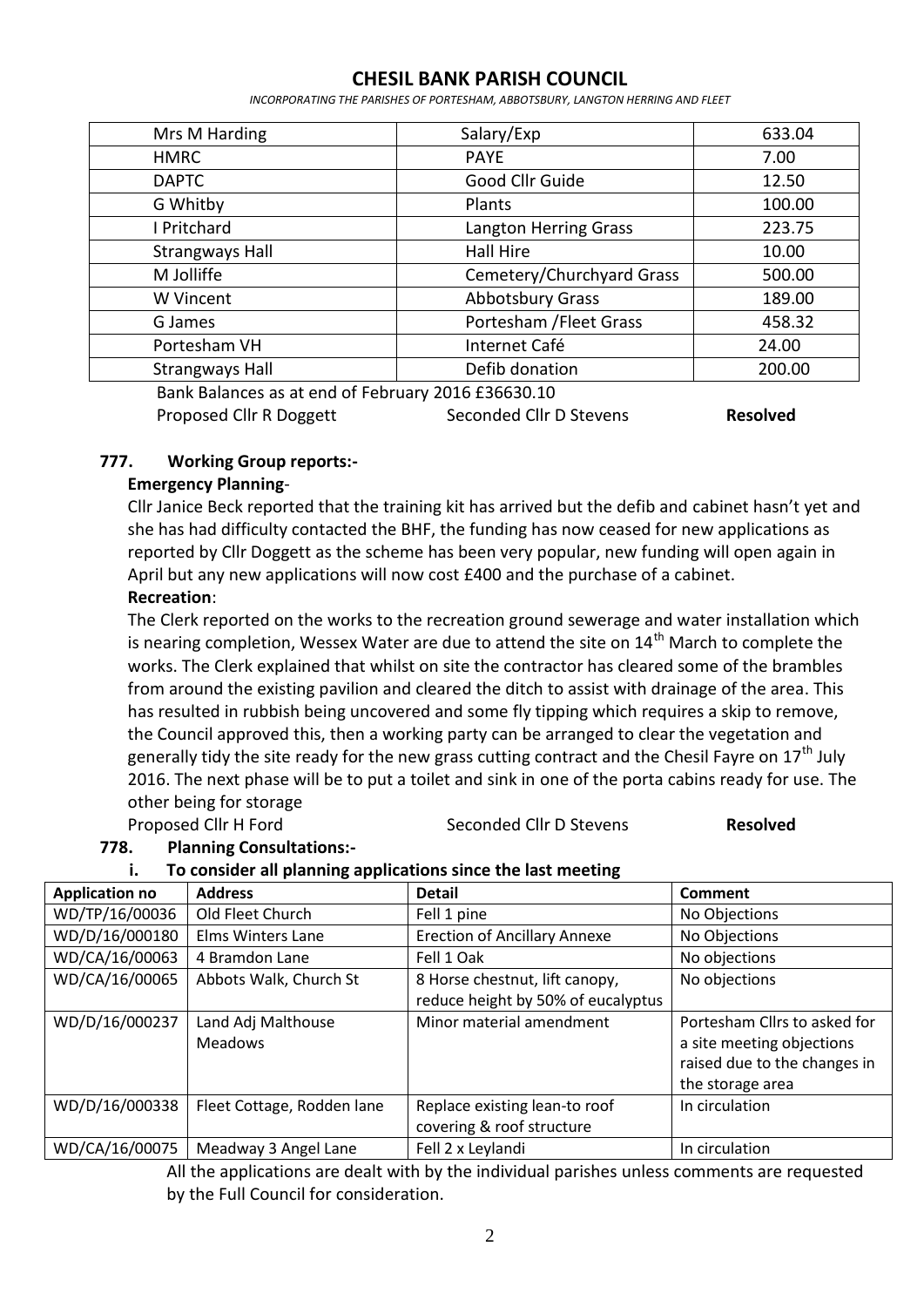*INCORPORATING THE PARISHES OF PORTESHAM, ABBOTSBURY, LANGTON HERRING AND FLEET*

#### **ii. To consider any other planning/enforcement issues**

Certificates of lawfulness at Willow Barn or Goalan's Caravan sites- the legal department are still looking at these applications and gathering information.

The Porch has still not been replaced on Ilchester Arms, Abbotsbury. Clerk to follow up

#### **779. Highways**

#### **i. Road safety to Portesham School via Front Street- update and report**

Cllr Collins offered to look at the stone at the top of the footpath to the school with a view to removing it as RoW department will not be able to do this until the summer.

#### **ii. To receive any Highways issues**

Cllr Collins reported a large pothole along Beach road and the drain is also blocked. Clerk to report

The area of grass between the Vicarage and the Church entrance along Church lane was reported as it has become very muddy. The PC was asked to make this area hard standing. It was noted that at this time given the amount of rain the grassed areas are taking much longer to recover, the PC were not in a favour of making a parking area but if the land owner wishes to do so then that will be up to them. It was suggested that a polite notice by the area asking people not to park on the grass might be a good idea or alternative temporary parking in the vicarage for users of the Church could be offered.

### **780. ROW:-**

### **i. To receive a report of RoW issues in the parishes-**

Rocky lane- Cllr White explained that the works to put in the soakaway has been completed although large farm implements were placed in the way of the access. The issues with this area continue.

#### **781. Reports from the Parishes**

- **i. Abbotsbury –**Cllr Stevens reported again that the drains outside the butchers are still blocked, but it was reported that DCC workers were on site doing something to the drains. The Abbotsbury Annual Parish meeting is yet to be arranged.
- ii. **Portesham-**The Play area works at The Glebe is to be done in the coming weeks to replace the slide and tunnel and service the roundabout.

The issue of the silted stream in Portesham above the village green was discussed concerns were raised by Councillors over the responsibility being of the riparian owners. The Sluice gate no longer works satisfactorily. This has been an ongoing issue for the village for many years but if the water is not affecting the highway or flooding a property it is not considered to be an emergency and DCC will not get involved. There are also issues with dredging a stream on environmental grounds. The Council were reminded to read the Living on the edge document supplied by the DCC.

The Council have been sent template letters by DCC to send to the riparian owners of the properties affected to remind them of their responsibility. The Council agreed to send these letters to the riparian owners and a copy of the living on the edge document.

Proposed Cllr G Whitby Seconded Cllr J Beck **Resolved** Cllr Ford commented that when Mr Doble was on the Council many years ago this was an issue and he regularly had to remove some of the silt.

**iii. Langton Herring- Parish meeting-**Cllr Doggett reported that Langton Herring has booked its Annual parish meeting on  $14<sup>th</sup>$  April, Cllr Doggett explained that Langton Herring are still investigating a defibrillator, also the BT Green box has now been installed and is due to